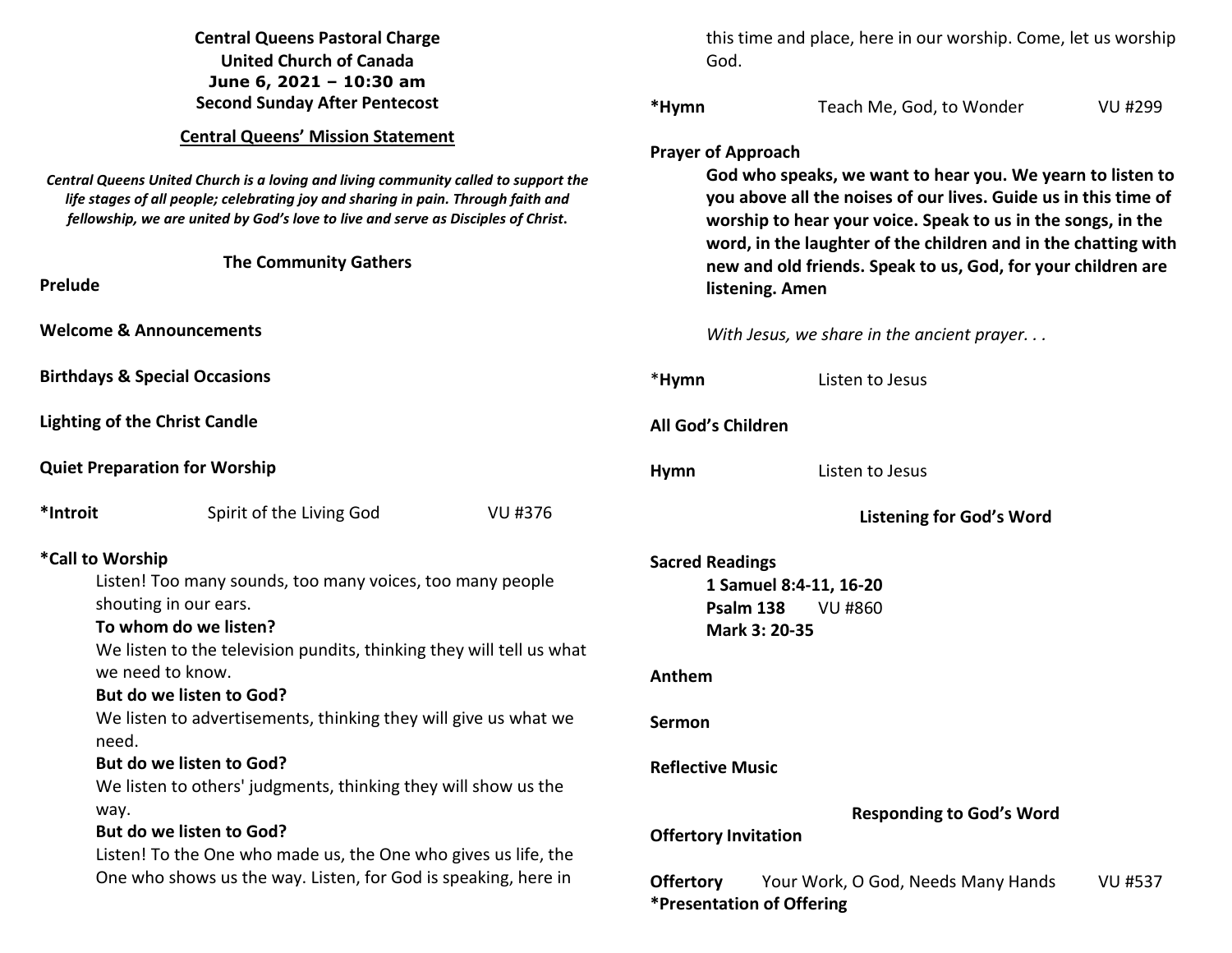## **\*Offertory Prayer**

**As Samuel listened to God, we strive to listen to God in our everyday lives. We bring our gifts, both tangible and intangible, to this table and to this church. May God bless the gifts, and may we grow stronger as we move forward in harmony as a community -- the body of Christ. Amen**

**Prayers of Thanksgiving and Intercession** 

|                          | *Hymn In Loving Partnership We Come | <b>VU #603</b> |
|--------------------------|-------------------------------------|----------------|
| *Blessing                |                                     |                |
| *Choral Benediction      |                                     |                |
| Postlude                 | * Please stand as you are able      |                |
| <b>Ministers</b>         | All of us                           |                |
| <b>Clergy</b>            | <b>Rev Greg Davis</b>               |                |
| <b>Office Hours</b>      | Tuesday, Wednesday & Thursday       |                |
|                          | $9$ am $-12$ pm                     |                |
| Office Phone             | 902-964-2291                        |                |
| Email                    | minister@cquc.ca                    |                |
| <b>Ministry of Music</b> | <b>Kirk Neville</b>                 |                |
| Website                  | https://cquc.ca/index.htm           |                |
| Phone                    | 902-786-9222                        |                |
| Email                    | nevillevurry1@hotmail.com           |                |
| <u>Church Office</u>     |                                     |                |
| <b>Office Hours</b>      | Wednesday & Thursday                |                |
|                          | $9 am - 12 pm$                      |                |
| Phone                    | 902-964-2221                        |                |
| Email                    | office@cquc.ca                      |                |
|                          |                                     |                |

**A Warm Welcome to All** – We are delighted you've joined us. May God's word today strengthen your faith, inspire curiosity and learning, and motivate your service of others. All are welcome.

## **Life and Work of Our Church**

 **Greg's Office Hours:** Tuesday, Wednesday and Thursday from 9 am – 12 pm. If anyone is in the hospital or would like a visit from Greg, please call him at 902-964-2291. If you wish to meet with Greg outside the scheduled hours, please call 902-964-2291 or email minister@cquc.ca for an appointment.

**Praise Service** – There will be a Praise Service on Wednesday, June 23<sup>rd</sup> at 7 pm at the church. Registration will be **required**. To register, please call 902-964-2221 or email office@cquc.ca. Masks **are required**. If you are registering **after 12 pm Thursday**, please text or call Velda at 902- 940-7674.

**Roast Beef Spring Supper** profited \$7,809.24. Thank you everyone for another successful fundraising event.

**FundScrip** –Next order date will be June 13<sup>th</sup>. You can reach Janet by email (jhowes1969@gmail.com) or by phone (902-393-1527). Ordering will be every 2 weeks. E-transfers accepted.

**In-Church Services:** Registration is **required**. To register, please call 902-964-2221 or email office@cquc.ca. Masks **are required**. If you are registering **after 12 pm Thursday**, please text or call Velda at 902-940- 7674.

**E-Transfers** – Central Queens United Church is now set up to accept E-Transfers. If you wish to give your offerings through E-Transfer, please send via email to veldabertram@gmail.com.

**Student Summer Employment** – We have received a student grant for student summer employment. For more information, please contact the church office at 902-964-2221 or email at office@cquc.ca, if interested. Deadline for applications is June  $14<sup>th</sup>$ .